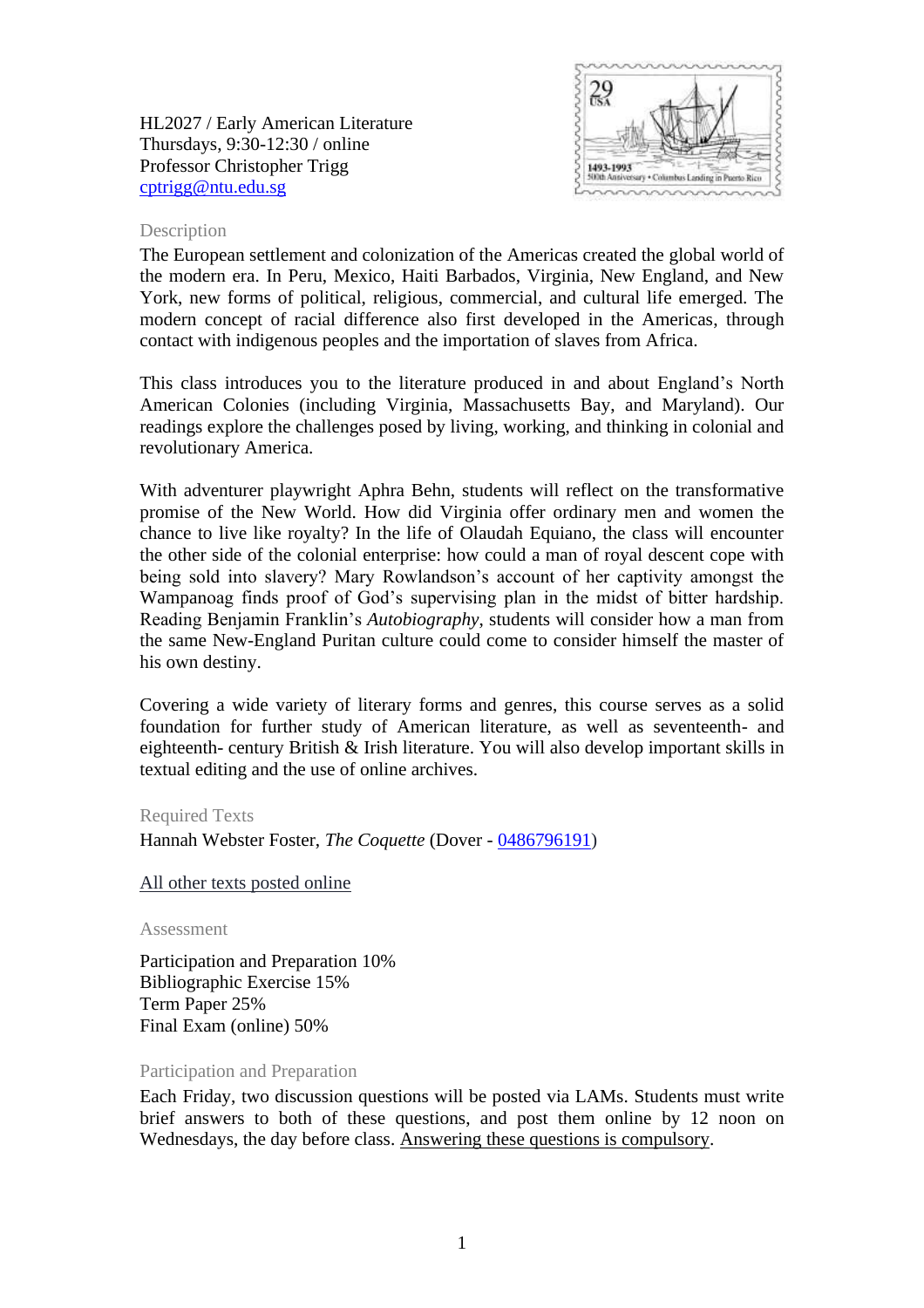# Bibliographic Exercise

Working in small groups, students will identify an interesting (and brief) early American text from an online database. They will then produce an edition of the text, including a short introduction, a bibliographic record, and any footnotes necessary for the comprehension of a general reader. Students will be able to conduct most of the work for this exercise during class on September 17<sup>th</sup>.

## Late Penalties

Late work submitted without an approved extension will be penalized one half-mark per day late – an A paper submitted one day late would drop to an A-, etc.

Plagiarism Please see the School of Humanities' statement on plagiarism [here.](http://www.soh.ntu.edu.sg/Programmes/Undergraduate/current/Pages/forms.aspx)

Seminar Schedule 1.  $13<sup>th</sup>$  August The Idea of America (no reading)

2. 20<sup>th</sup> August Colonial Virginia: Planters, Rebels, & Indians Aphra Behn, *[The Widow Ranter](https://digitalcommons.unl.edu/cgi/viewcontent.cgi?article=1045&context=etas)* (1689).

3. 26<sup>th</sup> August Colonial Massachusetts: Puritan Ideology, Puritan Faith John Winthrop, "A Model of Christian Charity" (1630). Anne Bradstreet, Selected Poems.

4. 3 rd September The Captivity Narrative Mary Rowlandson, *The Soveraignty and Goodness of God* (1682).

5. 10<sup>th</sup> September The Salem Witch Trials Deodat Lawson, *A Brief and True Narrative* (1692). \*Cotton Mather, *[Wonders of the Invisible World](https://digitalcommons.unl.edu/cgi/viewcontent.cgi?article=1053&context=etas)* (1692).

6. 17<sup>th</sup> September The Book in the Atlantic World Bibliographic Exercise.

7. 24<sup>th</sup> September Slaves and Slave Holders Samuel Sewall, *[The Selling of Joseph](https://digitalcommons.unl.edu/cgi/viewcontent.cgi?article=1026&context=etas)* (1700). John Saffin, *A Brief and Candid Answer* (1701). Cotton Mather, *[The Negro Christianized](https://digitalcommons.unl.edu/cgi/viewcontent.cgi?article=1028&context=etas)* (1706).

Recess ----------------------------------------------------------------------------------------------